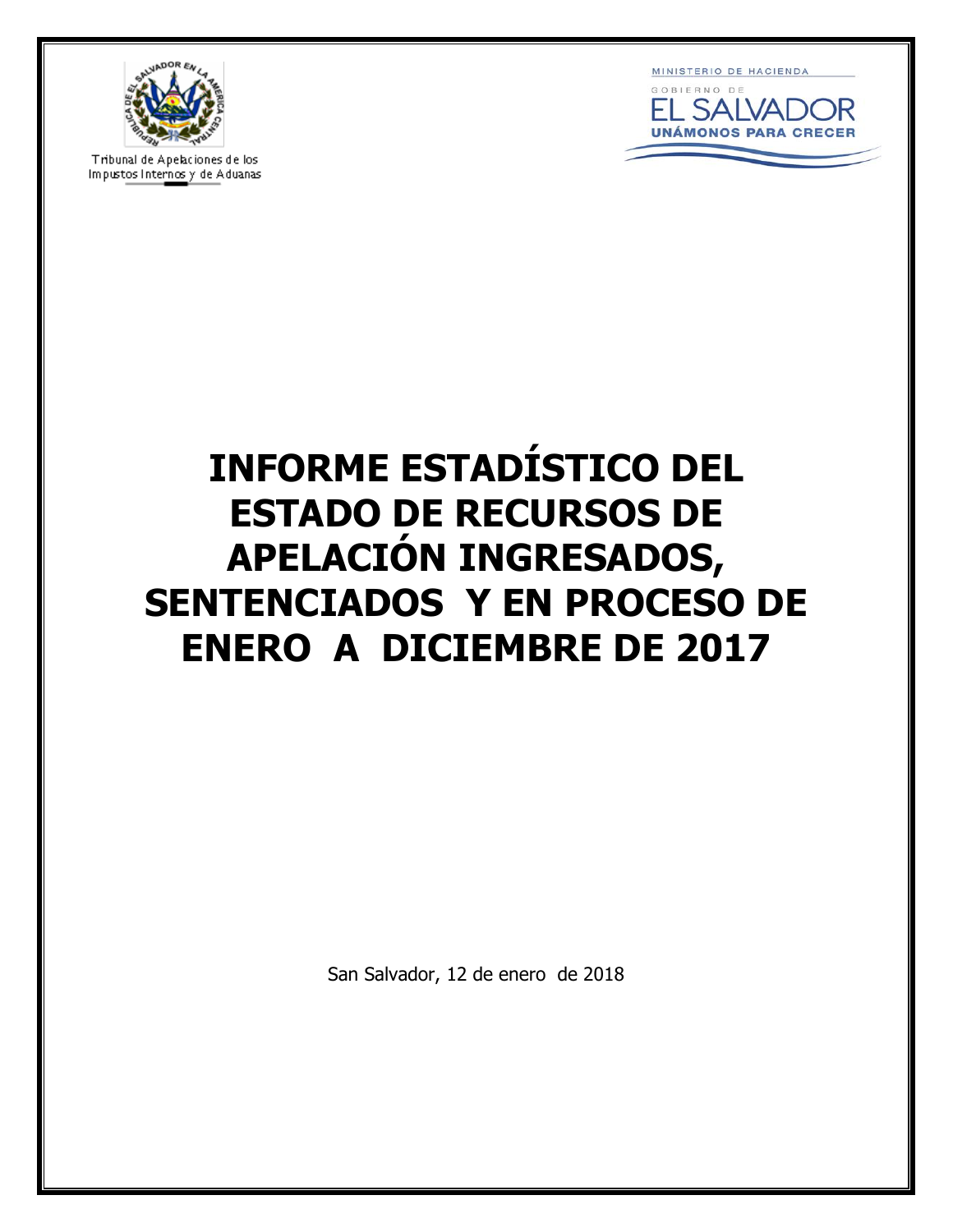## **CUADRO 1. ESTADÍSTICO DE CASOS INGRESADOS DE ENERO – DICIEMBRE DE 2017**

| <b>MES</b>                 | ENE. | FEB. | <b>MAR</b> | ABR | <b>MAY</b> | <b>JUN</b> | JUL | <b>AGO</b> | <b>SEPT</b> | OCT      | <b>NOV</b> | <b>DIC</b> | <b>TOTAL</b> |
|----------------------------|------|------|------------|-----|------------|------------|-----|------------|-------------|----------|------------|------------|--------------|
| <b>IMPUESTO</b>            |      |      |            |     |            |            |     |            |             |          |            |            |              |
| <b>ADUANA</b>              | 13   | 5    |            | 5   | -14        | Д          | 11  | 8          |             | 8        | 6          |            | 84           |
| <b>RENTA</b>               |      |      | 16         | 20  | 49         |            | 5.  |            |             | $\Omega$ |            |            | 115          |
| <b>IVA</b>                 |      |      |            |     | $\Omega$   |            | ◠   |            |             |          |            |            | 27           |
| <b>MULTAS AISLADAS</b>     |      |      |            | N   |            |            |     |            |             |          |            |            |              |
| <b>OTROS</b>               |      |      |            |     |            |            |     |            |             |          |            |            |              |
| <b>TBR</b>                 |      |      |            |     |            |            |     |            |             |          |            |            |              |
| <b>ALCOHOL Y ADV</b>       |      |      |            |     |            |            |     |            |             |          |            |            |              |
| <b>BEBIDAS GAS. Y ADV.</b> |      |      |            |     |            |            |     |            |             |          |            |            |              |
| <b>CODIGO TRIBUTARIO</b>   |      |      |            |     |            |            |     |            |             |          |            |            |              |
| <b>TOTAL</b>               | 27   | 16   | 28         | 25  | 63         | 11         | 19  | 12         | 8           | 10       | 9          |            | 234          |
|                            |      |      |            |     |            |            |     |            |             |          |            |            |              |

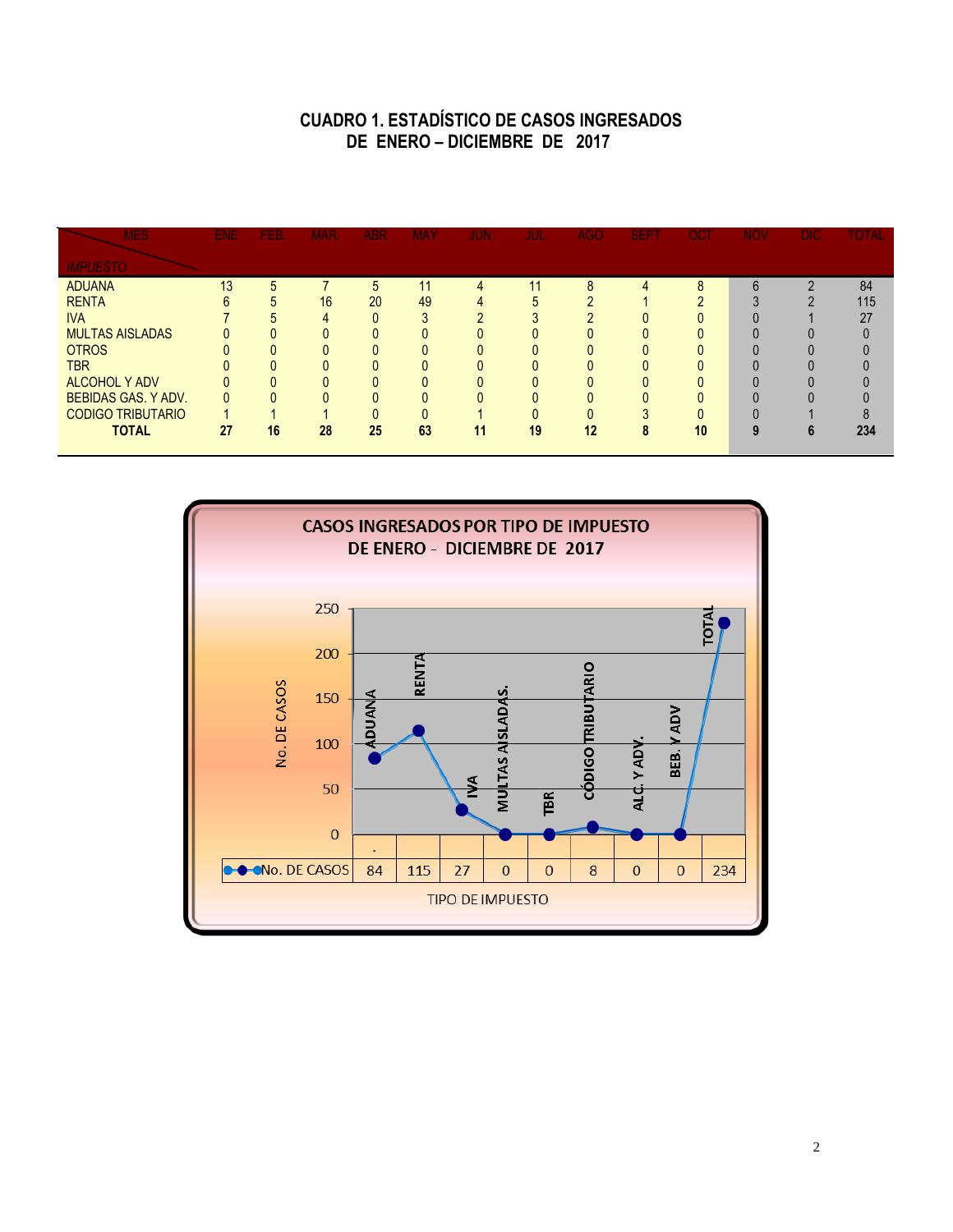### **CUADRO 2. ESTADÍSTICO DE RECURSOS SENTENCIADOS DE ENERO – DICIEMBRE DE 2017 POR TIPO DE FALLO Y AÑO DE INGRESO**

| AÑO                  | 2013 | 2014           | 2015 | 2016     | 2017           | <b>FOTAL</b> | <b>PORCENTAJE</b> |
|----------------------|------|----------------|------|----------|----------------|--------------|-------------------|
| <b>FALLO</b>         |      |                |      |          |                |              |                   |
| <b>CONFIRMATORIO</b> | 3    | 23             | 9    | 52       | 8              | 95           | 56%               |
| <b>MODIFICATORIO</b> | 3    | $\overline{2}$ |      |          | $\overline{2}$ | 21           | 12%               |
| <b>REVOCATORIO</b>   | 0    |                | и    | 4        | 0              | 6            | 4%                |
| <b>INADMISIBLE</b>   | 0    | 0              | 0    | 2        | 9              | 11           | 6%                |
| <b>DESISTIMIENTO</b> | 0    | 0              | 0    | 4        | 8              | 12           | 7%                |
| <b>ADMISIBLE DGA</b> | 0    | 0              | 0    | $\Omega$ | 0              | 0            | 0%                |
| <b>IMPROPONIBLE</b>  | 0    | 0              |      | 5        | 20             | 25           | 15%               |
| TOTAL                | 6    | 26             | 17   | 74       | 47             | 170          | 100               |

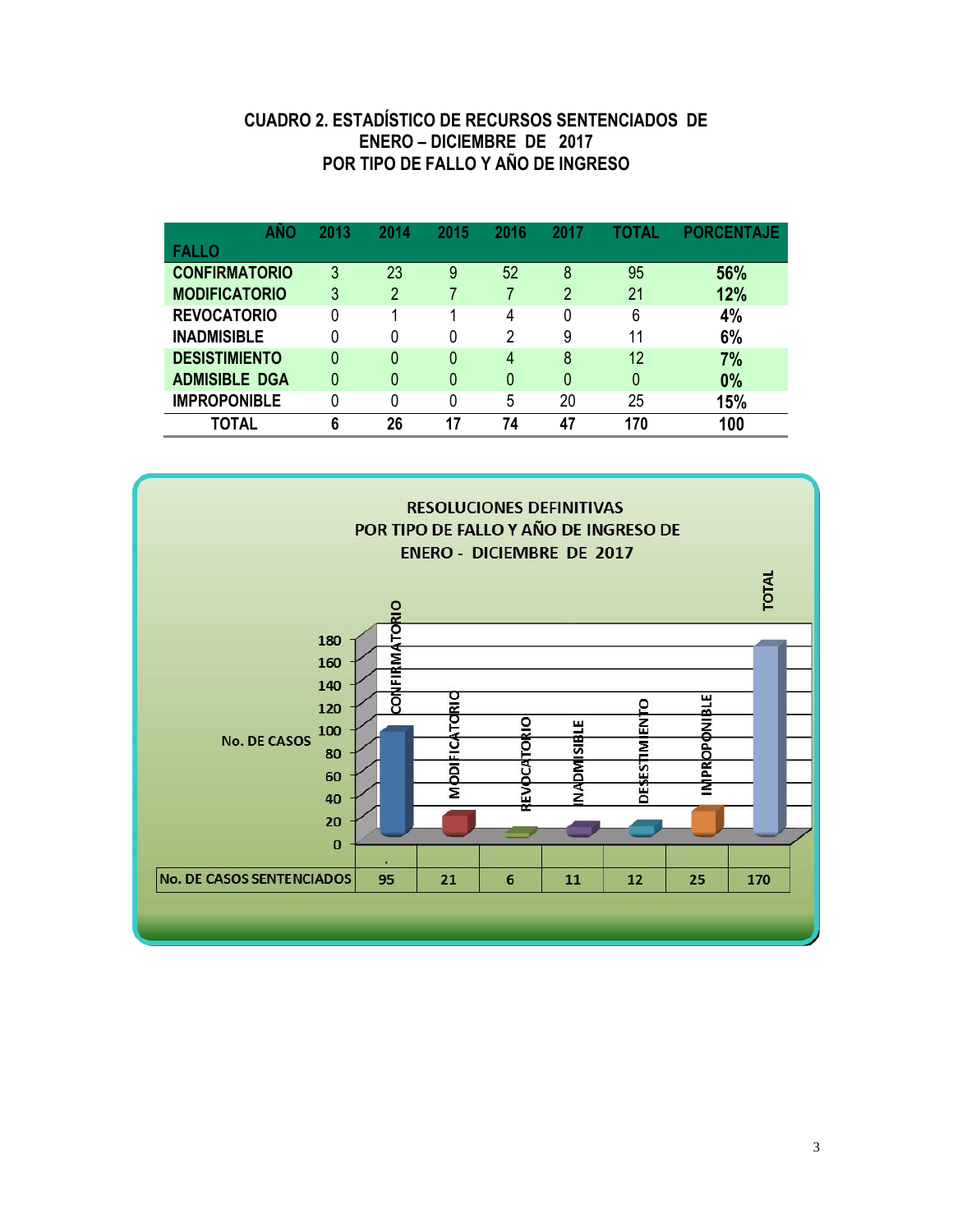#### **CUADRO 3. RECURSOS SENTENCIADOS POR TIPO DE FALLO E IMPUESTO DE ENERO – DICIEMBRE DE 2017**

|                                 | <b>ADUANA</b> |            | <b>TOTAL</b> |               |              |                               |
|---------------------------------|---------------|------------|--------------|---------------|--------------|-------------------------------|
| <b>IMPUESTO</b><br><b>FALLO</b> |               | <b>IVA</b> | <b>RENTA</b> | <b>VARIOS</b> | <b>TOTAL</b> | <b>ADUANA-</b><br><b>DGII</b> |
| <b>CONFIRMATORIO</b>            | 19            | 20         | 48           | 8             | 76           | 95                            |
| <b>MODIFICATORIO</b>            |               | 6          | 14           |               | 20           | 21                            |
| <b>REVOCATORIO</b>              |               |            |              |               |              |                               |
| <b>INADMISIBLE</b>              | റ             | ∩          |              |               |              |                               |
| <b>DESISTIMIENTO</b>            | 6             | ი          |              |               | 6            | 12                            |
| <b>ADMISIBLE DGA</b>            |               |            |              |               |              |                               |
| <b>IMPROPONIBLE</b>             | 23            |            |              |               | ∩            | 25                            |
| <b>TOTAL SENTENCIADO</b>        | 55            | 31         | 74           | 10            | 115          | 170                           |

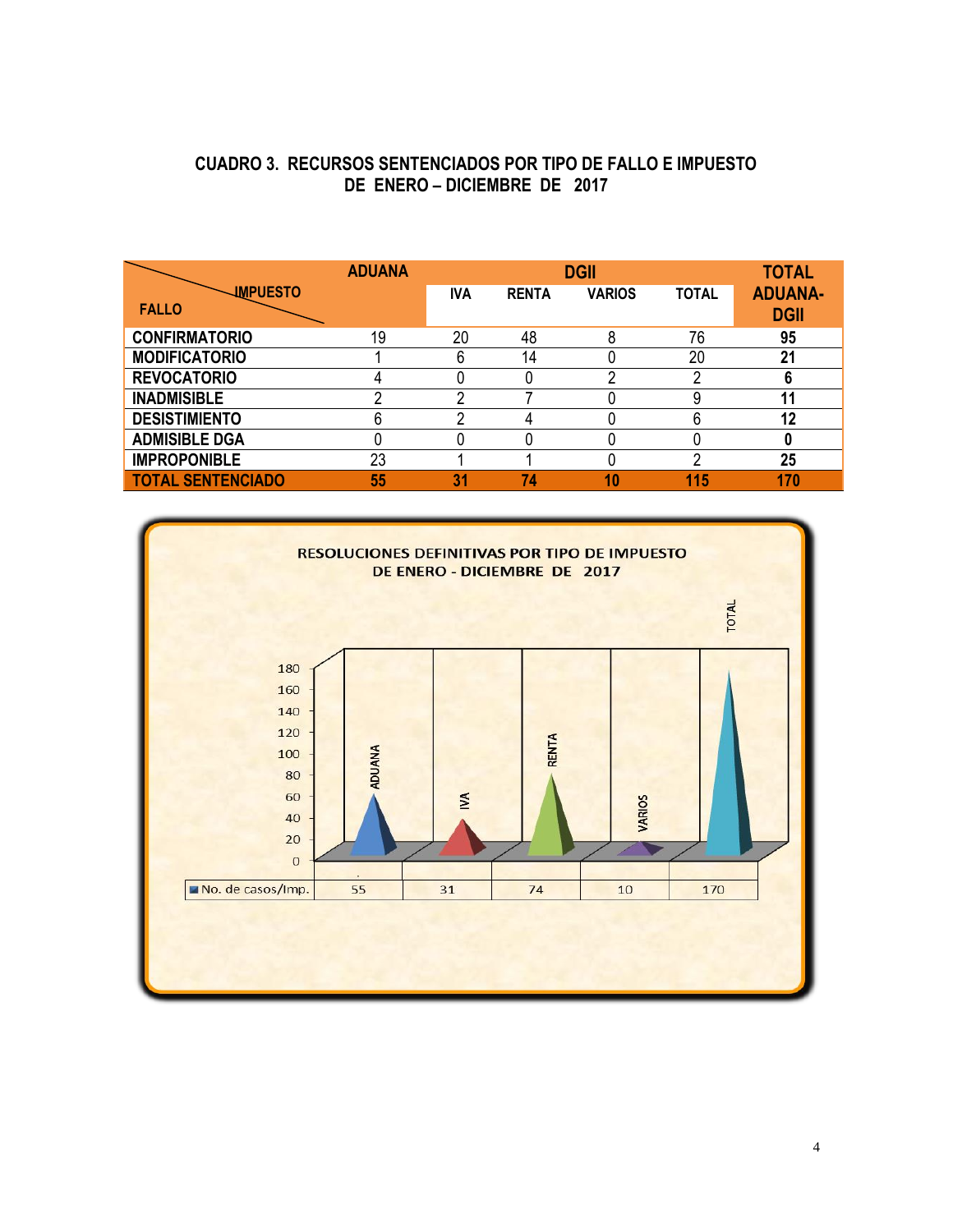## **CUADRO 4. ESTADÍSTICO DE RESOLUCIONES DEFINITIVAS POR TIPO DE IMPUESTO DE ENERO – DICIEMBRE DE 2017**

| <b>MES</b>             | <b>ENE</b> | FEB          | <b>MAR</b> | <b>ABR</b> | <b>MAY</b> | <b>JUN</b> | JUL | <b>AGO</b> | <b>SEP</b> | ост | <b>NOV</b> | <b>DIC</b> | TOTAL |
|------------------------|------------|--------------|------------|------------|------------|------------|-----|------------|------------|-----|------------|------------|-------|
| <b>IMPUESTO</b>        |            |              |            |            |            |            |     |            |            |     |            |            |       |
| <b>ADUANA</b>          |            |              | ◠          | հ          |            | 5          | 5   |            |            | Õ   | 5          | 5          | 55    |
| <b>RENTA</b>           |            | $\mathbf{r}$ | 5          |            | ◠          | 6          | 6   | 5          | 11         | 5   | 11         | 8          | 74    |
| <b>IVA</b>             |            |              | 6          | Д          | Д          | n          | ◠   | ∩          | Ω          |     | ົ          |            | 31    |
| <b>MULTAS AISLADAS</b> |            |              |            |            |            |            |     |            |            |     |            |            |       |
| <b>CODIGO TRIB.</b>    |            | n            | 0          |            | n          | ∩          |     |            | ŋ          | n   |            | n          | 10    |
| <b>TBR</b>             |            |              | 0          | 0          | 0          | 0          | 0   |            | 0          | 0   | 0          |            |       |
| <b>OTROS</b>           |            |              |            | 0          |            |            |     |            |            |     |            |            |       |
| <b>TOTAL</b>           | 16         | 10           | 14         | 12         | 14         | 15         | 14  | 11         | 15         | 15  | 20         | 14         | 170   |

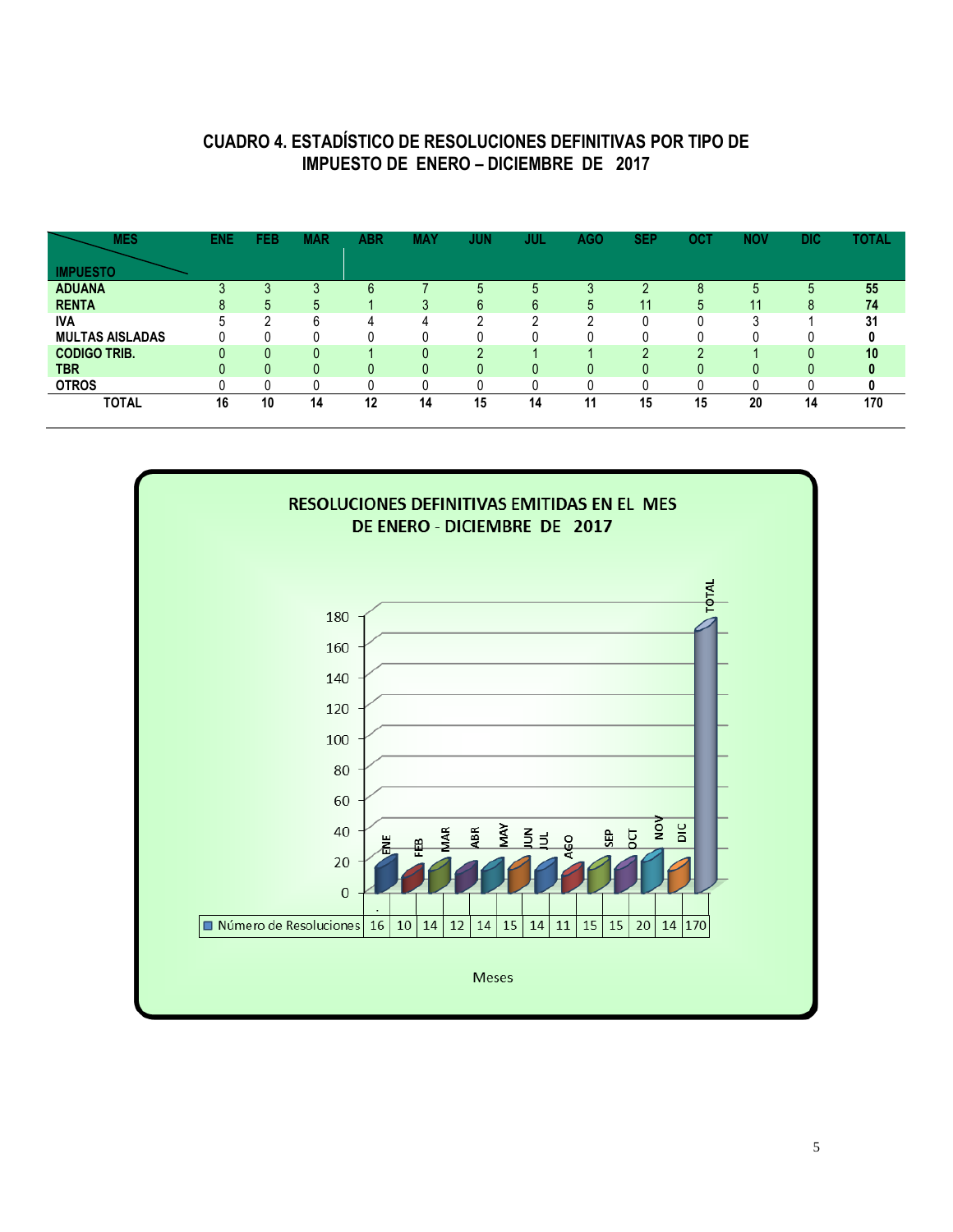#### **CUADRO 5. RECURSOS EN PROCESO PARA EMITIR LA RESOLUCIÓN DEFINITIVA (SENTENCIA) POR AÑO DE INGRESO A DICIEMBRE DE 2017**

| <b>AÑO</b>               | 2013 | 2014 | 2015 | 2016 | 2017 | <b>TOTALES</b> |
|--------------------------|------|------|------|------|------|----------------|
| <b>IMPUESTO</b>          |      |      |      |      |      |                |
| <b>ADUANA</b>            |      | 0    | 3    | 21   | 58   | 82             |
| <b>RENTA</b>             |      | 8    | 19   | 67   | 101  | 195            |
| IVA                      |      |      |      | 15   | 23   | 40             |
| <b>MULTAS AISLADAS</b>   |      |      |      |      |      |                |
| <b>OTROS</b>             |      |      |      |      |      |                |
| <b>CÓDIGO TRIBUTARIO</b> | N    |      |      | 3    | 5    | 8              |
| TBR                      |      |      |      |      |      |                |
| ALCOHOL Y ADV.           |      |      |      |      |      |                |
| BEBIDAS GAS. Y ADV.      |      |      |      |      |      |                |
| <b>TOTALES</b>           |      | 9    | 24   | 106  | 187  | 326            |

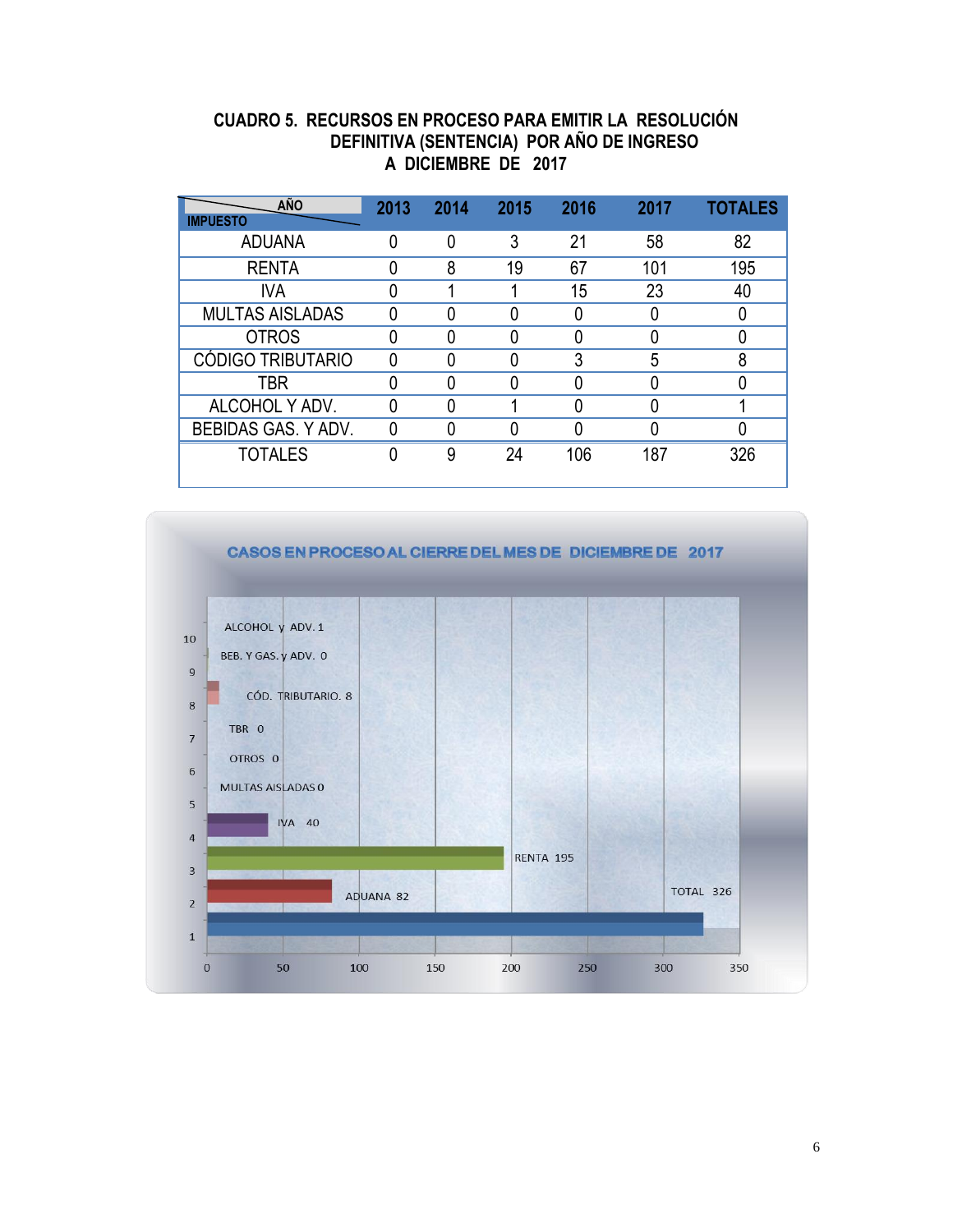### **CUADRO 6. CAUSAS MÁS FRECUENTES DE SENTENCIAS REVOCATORIAS DE ENERO – DICIEMBRE DE 2017**

| FALTA DE GARANTÍA DE AUDIENCIA                                                          |  |
|-----------------------------------------------------------------------------------------|--|
| CARENCIA DE BASE O FALTA DE SUSTENTACIÓN DE LOS HECHOS QUE SE IMPUTAN<br>2 <sup>1</sup> |  |
| 3. FALTA DE HECHOS PARA LA CONFIGURACIÓN DE LA INFRACCIÓN                               |  |
| INOPERANCIA DE LA CONVALIDACIÓN<br>4.                                                   |  |
| VIOLACIÓN DEL PROCEDIMIENTO SANCIONADOR<br>5 <sub>1</sub>                               |  |
| APLICACIÓN INJUSTIFICADA DEL MÉTODO DE VALORACIÓN<br>6.                                 |  |
| INADECUADA CLASIFICACIÓN ARANCELARIA                                                    |  |
| 8. INADECUADA TIPIFICACIÓN DEL FALLO                                                    |  |
| 9. OTROS 1/                                                                             |  |
| TOTAL                                                                                   |  |
|                                                                                         |  |

**1/ CADUCIDAD**